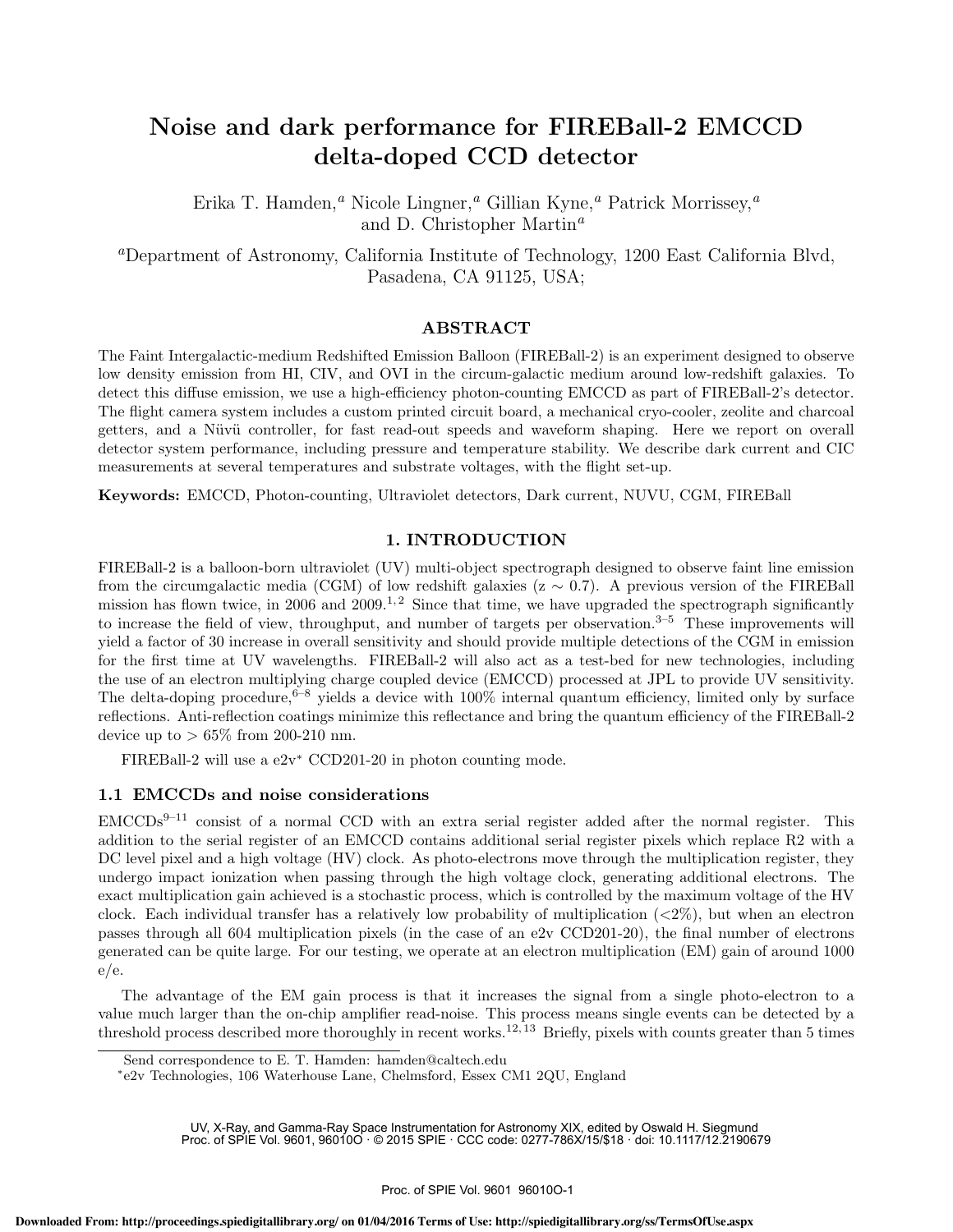the read-noise are considered to have had 1 event. Pixels with counts less than this threshold are considered to have zero events.

Some complications come along with this process. The first is that not all electrons in the device will be amplified above the 5 sigma threshold. The multiplication process is stochastic, so some fraction of real events will not be multiplied enough to be visible. The ratio of the EM gain to the read-noise provides an estimate of the number of events which are not counted because of low amplification, as described by Daigle.<sup>14</sup> Additionally, noise comes from clock induced charge (CIC) and dark current. In a standard CCD, when cooled below -85° C and with normal trapezoidal or square clocks, the noise from dark current will be only a few electrons per hour and CIC will be lower than the added read-noise (assuming a few electrons of read-noise), and thus undetectable. For an EMCCD, both of these noise sources will be amplified in the same manner as photo-electrons.

Dark current can be reduced by operating in inverted mode and by cooling the device further. Recent work exploring dark current vs temperature indicate a lower limit,  $15, 16$  however most applications operate at  $-85^{\circ}$  C and the behavior below this temperature has not been extensively investigated. Additionally, cold operation of the CCD leads to a significant reduction in charge transfer efficiency (CTE). Keeping these limits in mind, we explore dark current in both an engineering grade and delta-doped EMCCD.

CIC can be reduced by wave shaping and modification of the well depths. Daigle<sup>17</sup> has reported great success in minimizing CIC through the use of sinusoidal and triangular shaped clocks. Both shapes reduced CIC by nearly a factor of 10 at the lowest readout frequencies. Shaped clocks also did not exhibit increased CIC with decreased pixel readout speed.

### 1.2 Previous detector performance for FIREBall-1

FIREBall-1 used a flight spare of the GALEX<sup>18</sup> near UV (NUV) microchannel plate (MCP).<sup>19</sup> This detector used a Cs<sub>2</sub>Te cathode deposited over a thin metal layer on a fused silica window. The NUV detector used for  $FIREBall-1<sup>1</sup>$  had a quantum efficiency of around 5 percent in the FIREBall band, somewhat lower than the NUV detector which flew on GALEX. The GALEX MCPs had very low noise, around 193 counts per second over the full detector. This includes both diffuse sources  $(1.83 \text{ counts s}^{-1} \text{ cm}^{-2})$  and hotspots  $(107 \text{ counts s}^{-1})$ . Well known effects such as gain sag<sup>20</sup> and other considerations from the MCP were outweighed by its photon counting ability and low noise. Observing techniques such as dithering and limiting the maximum count rate are used in MCP operation to reduce these effects.

For FIREBall-2 a delta-doped EMCCD was selected to replace the MCP in order to increase throughput while maintaining low detector noise. More details about the high QE of the detector can be found in other papers by our group.<sup>4</sup> Our expected QE of  $\sim 70\%$  is a significant increase over the GALEX MCP. More recent MCPs since the GALEX flight have achieved higher QE (around 20 percent in the FIREBall band<sup>21</sup>), but a delta-doped AR-coated EMCCD still has an advantage in QE. Our work to minimize detector noise to match that of an MCP is explained below.

### 1.3 FIREBall-2 detector testing

We describe the ongoing testing of the FIREBall-2 flight detector. This testing includes dark current as a function of both temperature and substrate voltage. We also test clock induced charge as a function of well depth and clock shapes. Finally, most of our testing has been conducted on an engineering grade e2v CCD201-20 procured directly from e2v. We also present initial testing on a delta-doped AR-coated EMCCD processed at JPL and packaged by e2v.

In Section 2 we describe our test set-up. in Section 3 we present the performance of the engineering grade e2v CCD201-20. In Section 3.4.1 we detail initial results from a delta-doped EMCCD. In section 4, we describe our noise performance targets for the FIREBall-2 flight.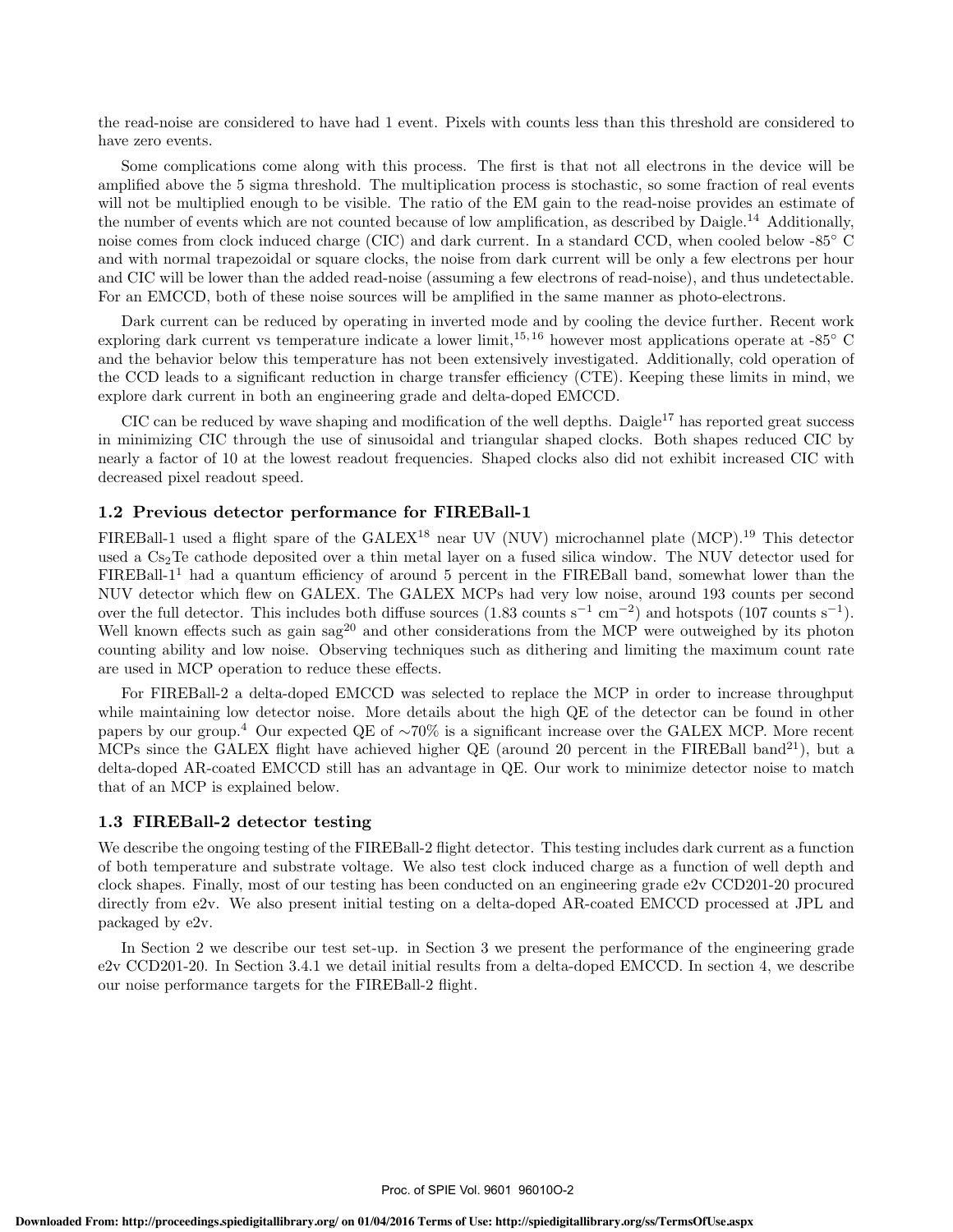

Figure 1. Test PCB holding a delta-doped e2v CCD201-20. The board acts as a rigid harness and vacuum interface board. A gold plated copper clamp supports the EMCCD and connects to the cold finger. The SAMTEC connection can be seen at the right edge of the board. The Nüvü Controller connects here.

#### 2. TEST SET-UP

The FIREBall-2 test set-up is described in more detail in Lingner (expected, 2016).<sup>22</sup> It is briefly summarized here.

The test set-up includes a custom Printed Circuit Board (PCB), which is used as a rigid harness that holds the sensor in place. It also serves as a Vacuum Interface Board (VIB) for the test dewar and incorporates RC filters close to the sensor pins to reduce any noise ripples left in the signal trace. Grounding plates as well as grounding paths are used around the traces to give a low inductance path for the current at high frequencies, to further quiet any noise in the transmission lines. Figure 1 shows a picture of the board with a delta-doped CCD.

Our lab test set-up consists of a Nüvü<sup>†</sup> v.2 CCD Controller for Counting Photons (CCCP),<sup>14</sup> which was chosen for its waveform shaping ability and fast clocking speeds (10 ns resolution). The readout electronics operate at 10 MHz. The Nüvü controller is attached to the PCB with a SAMTEC EQCD high speed coax cable. The EMCCD is supported by a gold plated copper clamp and cooled with a CryoTel MT mechanical cooler (Stirling Engine) from Sunpower<sup>†</sup>. The EMCCD operating temperature will be between  $-100$  and  $-120^{\circ}$ C with a lift of up to 8 Watts at  $24^{\circ}$ C ambient temperature and is currently under test in our lab.

Two 10 Watt Omega heaters are used to regulate the temperature; they are attached to the copper clamp just below the EMCCD. Preliminary tests show that the cooler will be operated at a constant input cooling power between 45 to 65 Watts, which corresponds to 70 to 110 Watts battery power and consequently keeps the 60Hz (primary) and 120Hz (secondary) vibrational noise to an acceptable low level. This configuration holds the coldfinger below -165 $^{\circ}$ C, which places the attached 120 mL charcoal getter at a high pumping capacity. Indium is used at all interfaces to minimize any cooling loss. A flexible, multi-layer copper strap conducts the heat from the bottom of the EMCCD via the copper clamp. A Lakeshore 218 controller is used to monitor the temperature across several important surfaces with multiple DT-670 temperature sensors. The detector sits in a vacuum of about  $1\times10^{-7}$  Torr. To monitor the pressure inside the dewar, a 354 series Ionization Vacuum Gauge is used. This gauge is turned off during dark current and noise measurements.

<sup>&</sup>lt;sup>†</sup>Nüvü Cameras, 5155 avenue Decelles, Pavillon JA Bombardier, Montreal, QC, H3T 2B1, Canada

*<sup>‡</sup>*Sunpower, Inc., 2005 East State Street, Suite 104, Athens, OH, 45701-2125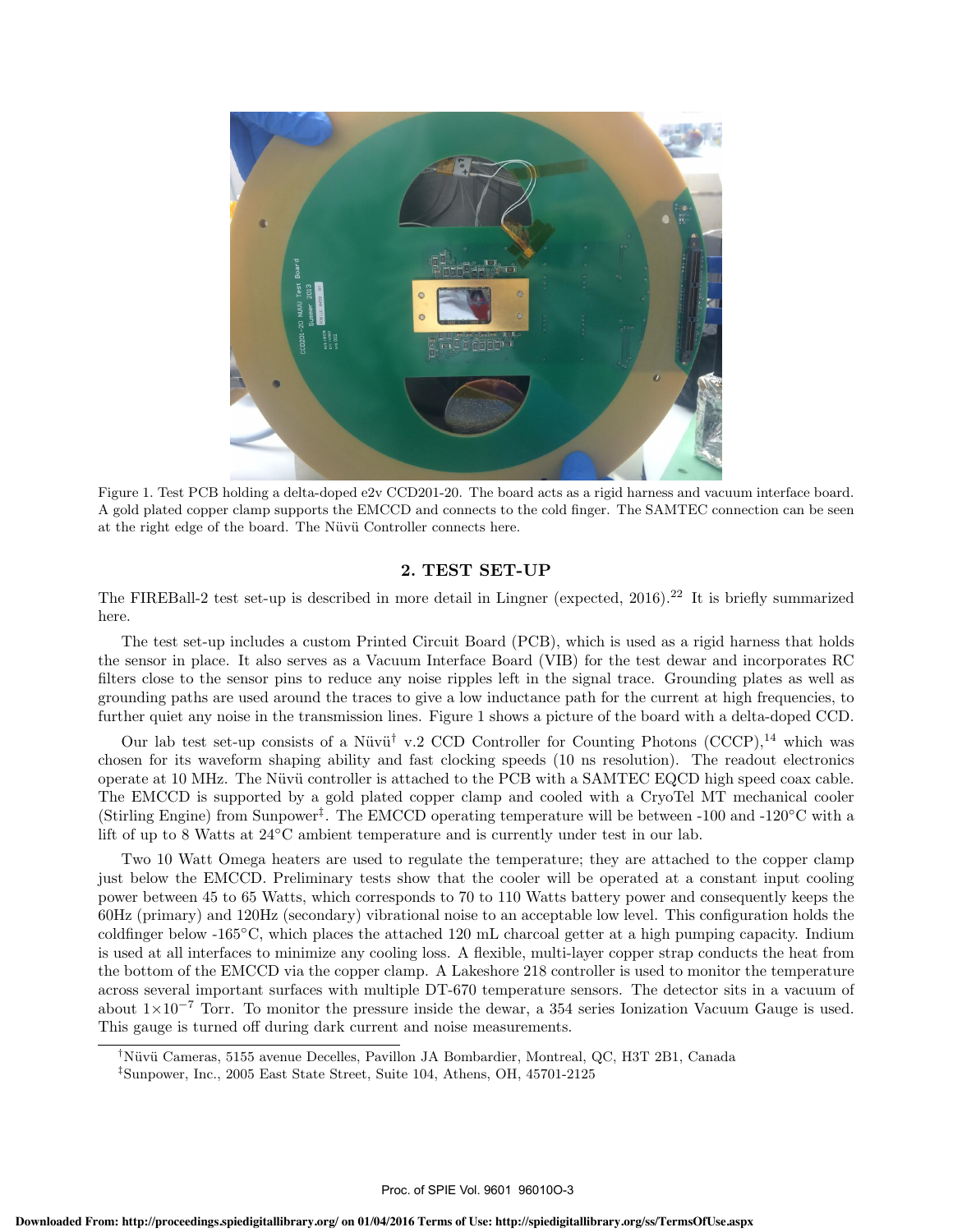

Figure 2. Oscilloscope display of the shaped serial clocks when probed at the PCB pins. R1 is yellow, R2 is blue, R3 is pink, and the High Voltage clock is shown in green (coincident with R2). Clock overlaps are greater than 50% and the High Voltage clock is delayed to overlap with R2 as much as possible.

# 3. E2V ENGINEERING GRADE CCD201-20 DETECTOR PERFORMANCE

An engineering grade CCD201-20 was procured from e2v for initial testing. This device is a 1k x 1k frame transfer device with an aluminum store shield. Our initial tests used the set-up described above. After verifying device operation and its ability to multiply electrons, we first conducted tests to minimize the amount of CIC in both the parallel and serial registers. With sufficiently low CIC, we explored dark current as a function of temperature and substrate voltage.

# 3.1 Notes on operation

The initial operation of the engineering grade devices used a clocking scheme based on the e2v data sheet for the CCD201-20.<sup>23</sup> The initial operating conditions used were the nominal values recommended, including -5 to  $+12$  V for the parallel clocks, 0 to  $+12$  V for the serial clocks, and a substrate voltage of  $+4.5$  V. The e2v timing arrangement indicates 50% overlap for parallel and serial clocks. While this overlap worked for the parallel clocks, we found a slightly longer overlap worked best for the serial clocks. The synchronization of the 2nd serial register clock and the high voltage clock is an important component of achieving high gain. In the Nüvü system, this was controlled by a delay time in the resonance system. We found this delay needed to be adjusted for each device we tested. This is likely due to the variance in CCD pin capacitance, which slightly shifts the peak of the resonance system high voltage clock. The other clock times did not need to be changed. Modifications to the system (such as changing the PCB or length of cabling) caused us to make adjustments in both the high voltage delay and the clock overlaps more generally. Figure 2 shows an oscilloscope display of the serial clocks after the optimization described in Section 3.3.2. R1 is yellow, R2 is blue, R3 is pink, and the High Voltage clock is shown in green (coincident with R2).

A standard photon transfer curve was made for each device tested using the multiplication gain readout amplifier. The data sheet read-noise for this amplifier is around 43 e, although "this value is inferred by design and not measured". We found read-noise of 75 e-, with a pre-amp gain of 3 e-  $ADU^{-1}$ . This read-noise value is consistant with that measured by Diagle with a CCD201-20 (e-mail correspondence). This read-noise is likely a combination of general system noise and true read-noise from the amplifier. The ratio of read-noise to gain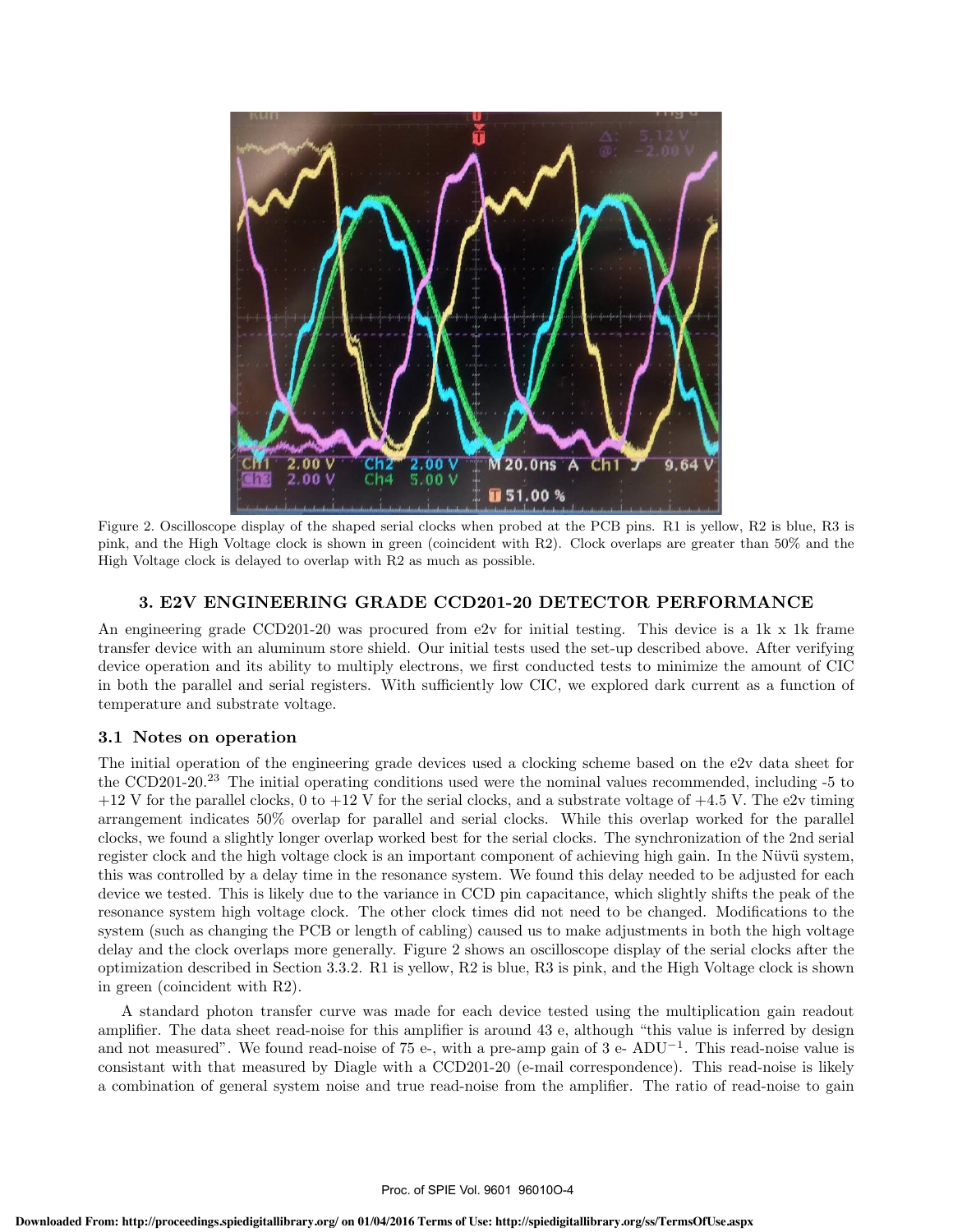

Figure 3. Raw image of a zero second exposure at low temperature (-108° C showing smearing of events. Bright pixels have several trailing pixels with counts significantly above the read-noise.

value is an important value for EMCCD operation, dictating what fraction of events are counted above the  $5\sigma$ threshold, what number of noise events will be counted, etc. Thus, one future goal in our test set-up is to reduce the system noise to as low a value as possible. CCD designers and users may consider using lower noise amplifiers for future EMCCDs to allow lower gain operation.

# 3.2 Smearing

As in all CCDs, full well capacity and blooming is a consideration in EMCCDs. As noted in Tulloch,<sup>15</sup> pixels tend to bloom horizontally as the amplification process fills the serial register wells rather than blooming vertically. A further issue is a low temperature smearing process that occurs somewhere in the multiplication register.<sup>17</sup> We observed this phenomenon as low level tails in pixels directly behind pixels with events. This smearing becomes more prominent with both lower temperatures and higher multiplication gains. An example of smeared events is shown in Figure 3. In our image processing, we implement a de-smearing process which uses a statistical analysis of both nearby pixels and the same pixels in images of the same set with equal exposure times. This analysis determines if trailing pixels are above a median plus a threshold within that local region. Pixels that are flagged as smears have their counts de-smeared back into the leading pixel and are given counts with a random Gaussian read-noise level. The exact cause of this smearing is yet to be identified, although Daigle<sup>17</sup> attribute it to general poor CTE. Poor CTE is dependent on temperature, charge packet size, and rate of trap emission, in addition to pixel clocking rate and exact clocking scheme. Further testing, especially of slower pixel clocking speeds, is needed to verify the exact cause and limit this effect.

# 3.3 CIC

CIC is caused by impact ionization of holes as they move through the  $Si/SiO2$  interface during pixel clocking.<sup>24</sup> The amount of CIC generated depends on the clocking speed (decreasing with increased clocking speed), the substrate voltage (more holes are in the clocks during inversion), clock overlap, and the amplitude of the clock (well depth).

In a normal CCD operation, the single electrons created by clocking are normally masked by read-noise of a few electrons, and so fine tuning of the clocks is usually not necessary. In an EMCCD, electrons generated by clocking, especially in the parallel register or early in the serial register, will be amplified in the same manner as photo-electrons and can be erroneously counted as events. Thus, careful wave-shaping is required to minimize CIC.

CIC in the image area is a combination of both parallel and serial CIC. CIC in over- or pre-scan regions is due only to serial CIC. Serial CIC is measured directly by counting the number of events in the over- and pre-scan regions. Parallel CIC is measured by subtracting the serial CIC value from the total number of events in the image and storage regions.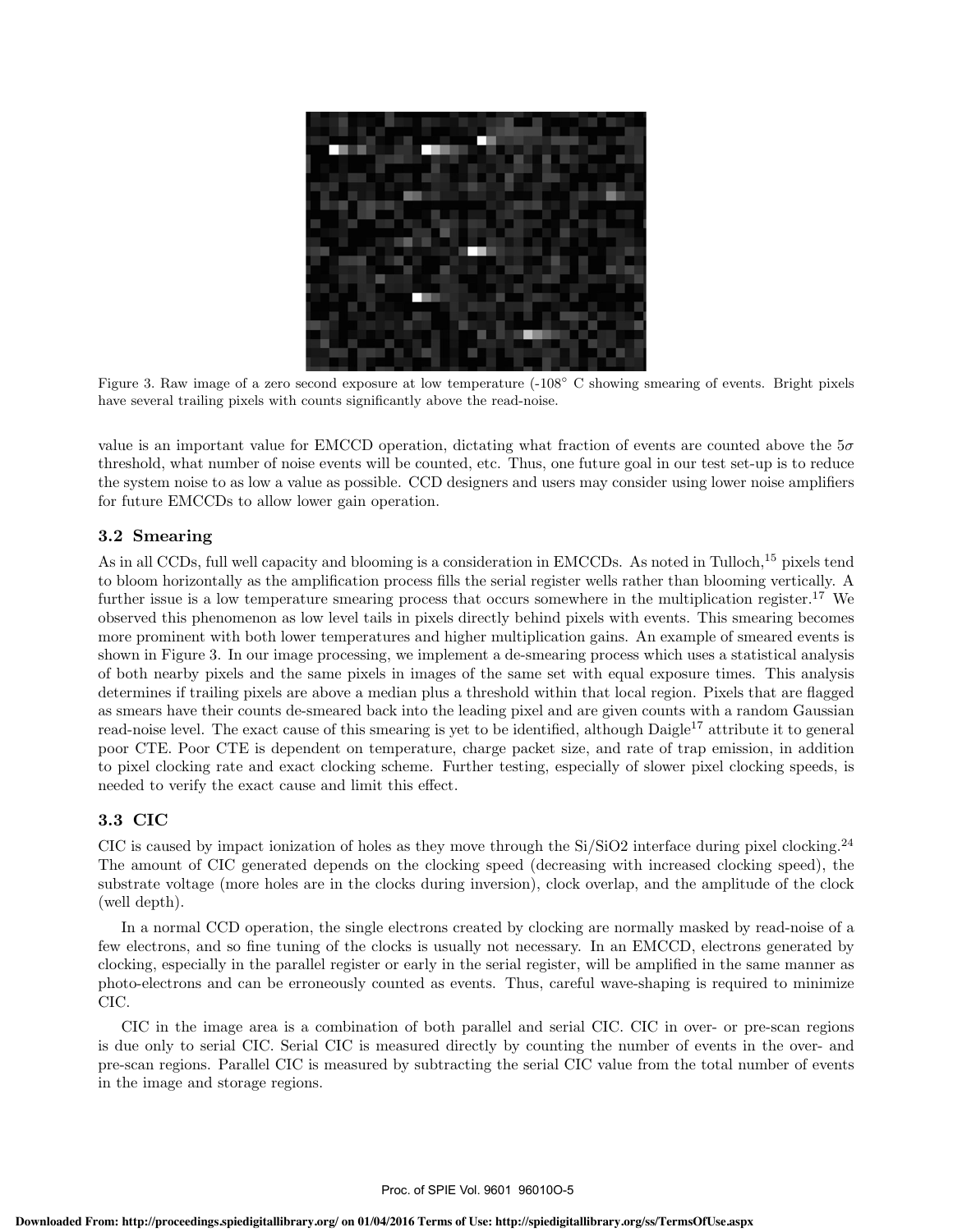|              |                |       | Initial Value Reduced well depth | Shaped & reduced wells |
|--------------|----------------|-------|----------------------------------|------------------------|
| Inverted     | Parallel       | 0.055 | 0.02                             | 0.001                  |
|              | Serial         | 0.02  | 0.002                            | 0.0007                 |
|              | Total          | 0.075 | 0.022                            | 0.0017                 |
| Non-Inverted | Parallel       | 0.005 | 0.002                            | 0.001                  |
|              | Serial         | 0.05  | 0.005                            | 0.0005                 |
|              | $\text{Total}$ | 0.055 | 0.007                            | 0.0015                 |

Table 1. Table summarizing CIC measurements for inverted (4.5 V substrate voltage) and non-inverted (0.0 V substrate voltage) operating modes, both before, during, and after optimization.

$$
Parallel_{CIC} = Total_{CIC, image} - Serial_{CIC, over-scan}
$$
\n<sup>(1)</sup>

### 3.3.1 Parallel CIC

Our work to reduce CIC was conducted in several stages. First, we focused on reducing parallel CIC. Our initial waveform script used trapezoidal or square clocks, with roughly 50% overlap and well voltages from -5 to 7 V. This was close to the clocking scheme specified in the e2v data sheet. Initial parallel CIC levels with this setup were  $0.055$  events pix<sup>-1</sup> frame<sup>-1</sup>, at a substrate voltage of 4.5. In non-inverted mode (substrate voltage of 0.0 V), the parallel CIC was much lower, dropping to 0.005 events  $pix^{-1}$  frame<sup>-1</sup>.

First we experimented with reducing the clock well depths. Our initial high voltage of  $7 V$  is the  $e2v$ recommend value. We changed both the overall well depth and the high and low voltage levels. We found that decreasing well depths to an 11 V range provided low CIC while still maintaining good CTE. Well depths below this voltage range caused significant degradation in the CTE. This degradation was most obvious in the central portion of the image area, which developed a hole and upward "orange peel" effect as charge was not effectively transferred through this region. Lower well depths reduced the CIC to 0.01-0.02 events  $pix^{-1}$  frame<sup>-1</sup> at a substrate voltage of 4.5 V. For 0.0 V substrate, lower well depths reduced parallel CIC to 0.002 events  $\rm{pix}^{-1}$  $frame^{-1}$ .

Our second step was to shape the parallel clocks to sine instead of square clocks. This had an immediate effect on CIC, reducing it to 0.001 events  $pix^{-1}$  frame<sup>-1</sup> at a substrate voltage of 4.5 V, while maintaining good CTE. This low CIC was maintained at 0.0 V substrate voltage. Due to these low values, no further wave shaping of the parallel clocks was done.

### 3.3.2 Serial CIC

We followed the same overall process to reduce the serial CIC. Initially, the serial CIC was  $0.02$  events  $\rm{pix}^{-1}$ frame<sup>-1</sup> at 4.5 V substrate, increasing to 0.05 events  $pix^{-1}$  frame<sup>-1</sup> in non-inverted mode. Well depth reduction from 12 V to 10 V lowered serial CIC to 0.002 events  $pix^{-1}$  frame<sup>-1</sup> at 4.5 V substrate. Finally, wave shaping lowered the serial CIC 0.0007 events  $pix^{-1}$  frame<sup>-1</sup> in inverted mode, and to 0.0005 events  $pix^{-1}$  frame<sup>-1</sup> in non-inverted mode. The serial clocks used multi-step shaped clocks.

A combination of wave shaping and well depth optimization reduced total CIC to 0.0017 events  $\rm{pix}^{-1}$  frame<sup>-1</sup> for inverted mode and 0.0015 events  $pix^{-1}$  frame<sup>-1</sup> for non-inverted mode. Table 3.3.2 summarizes the best results from our CIC optimization process.

### 3.4 Dark Current

Our work investigated dark current at CCD temperatures between -85 and -125° C. Our set-up has a temperature sensor at the back of the CCD copper clamp, which was typically  $3^{\circ}$  C below the CCD temperature. Thus, a clamp temperature of -88 $^{\circ}$  C corresponds to a CCD temperature of -85 $^{\circ}$  C. We found a difference in dark current between the image area and the storage area of the frame transfer e2v CCD201-20. The exact reason for this is not clear, but may be related to the differing thickness of the areas or to passivation of the back surface by the aluminium storage shield. We found the storage area had a dark currently roughly half that of the image area.

We measured dark current after optimizing for low CIC as described in Section 3.3. Dark current tests were conducted after a standard turn-on procedure designed to minimize so-called "injected charge" which appeared in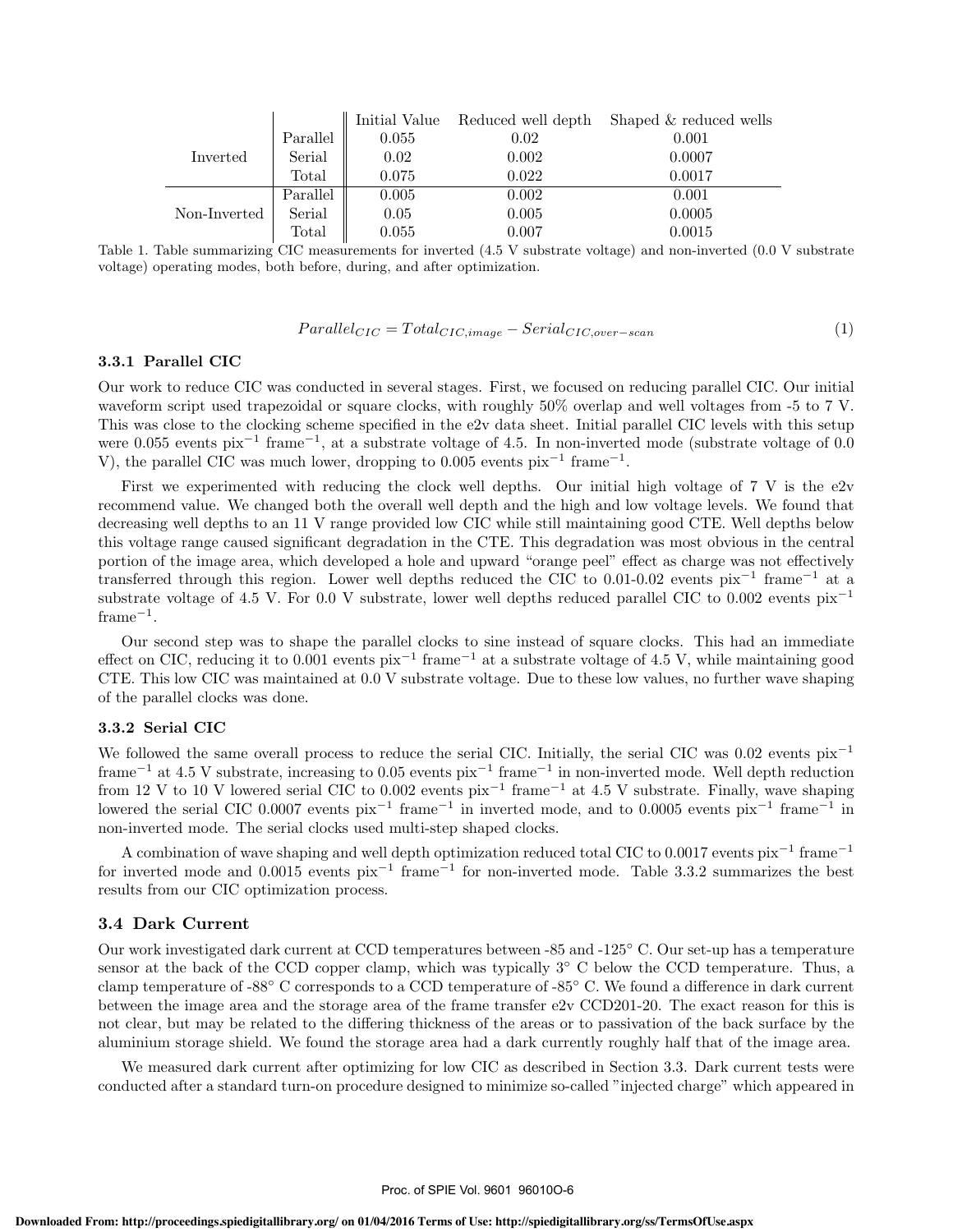

Figure 4. Typical dark current measurement. This example is taken at -108°C. The green and brown lines indicate total and serial CIC, respectively. The blue and purple lines indicate least-squares line fit to the CIC subtracted data. Finally, the pink and red lines indicate the total fit with both CIC and dark current for the image and storage areas of the device. Data points are shown as diamonds. Temperatures refer to the CCD clamp back and thus are 3<sup>°</sup> C cooler than the CCD surface.

the device as elevated dark current after the controller was reset.<sup>15</sup> The device was turned on at room temperature and allowed to read out for 24 hours. After 24 hours, the device was cooled, while being continuously read out, to -85° C for the first dark current test. Turning the controller off and on while the device was cold caused dark current to increase and then slowly decay at a rate that varied with temperature. To avoid this, we didn't power cycle the controller during dark measurements.

Dark current was measured by taking a set of exposures at increasing exposure times, with five to ten images per exposure time. The high voltage gain was set to 1000 e/e, or as close as possible. The number of events per frame was extracted using a  $5\sigma$  threshold and averaged for exposure time. Over-scan and pre-scan regions were also read out for each image. The number of events due to CIC for each set was extracted from the zero second exposure. Additional events with increasing exposure time are attributed to dark current, after cosmic ray removal. For each temperature and substrate voltage configuration, CIC events were subtracted from the total number of events. Then a dark current rate was measured using a least-squares line fit to the remaining counts. The dark current for both the image and storage area was calculated. An example of this measurement is shown in Figure 4.

The dark current measurements we show here are preliminary. As described in Section 3.2, these images were processed using a de-smearing technique to eliminate smeared pixels and reconstruct the un-smeared events. Furthermore, at colder temperatures, cosmic rays become increasingly large sources of noise. The decreased CTE causes cosmic ray events to be smeared out over many pixels. For dark current measurements, these pixels are excised by hand and the rates are corrected to account for the lost pixel numbers.

For the engineering grade e2v CCD201-20, we found dark current decreased with temperature until -105° C. At -85 $\degree$  C, our results agree well with those from Tulloch<sup>15</sup> and Daigle.<sup>16</sup> Below this, there appeared to be a plateau where lower temperature did not significantly reduce dark current. Both image and storage areas had this plateau. Variations in the voltage substrate reduced dark current, as the device is lowered into inversion. Increasing the substrate voltage decreased dark current, while still maintaining the plateau, although the exact value of the plateau did decrease. The plateau may be a combination of a low level light leak plus a nontemperature dependent component that varies with substrate voltage. Further tests are required to determine what contributes to the plateau.

Our results are summarized in Figure 5.

### 3.4.1 Delta-doped CCD dark current

Initial testing of the performance of a delta-doped device is still ongoing and is not as far along as the engineering grade device testing. Thus we restrict our results to initial dark current measurements at a single voltage substrate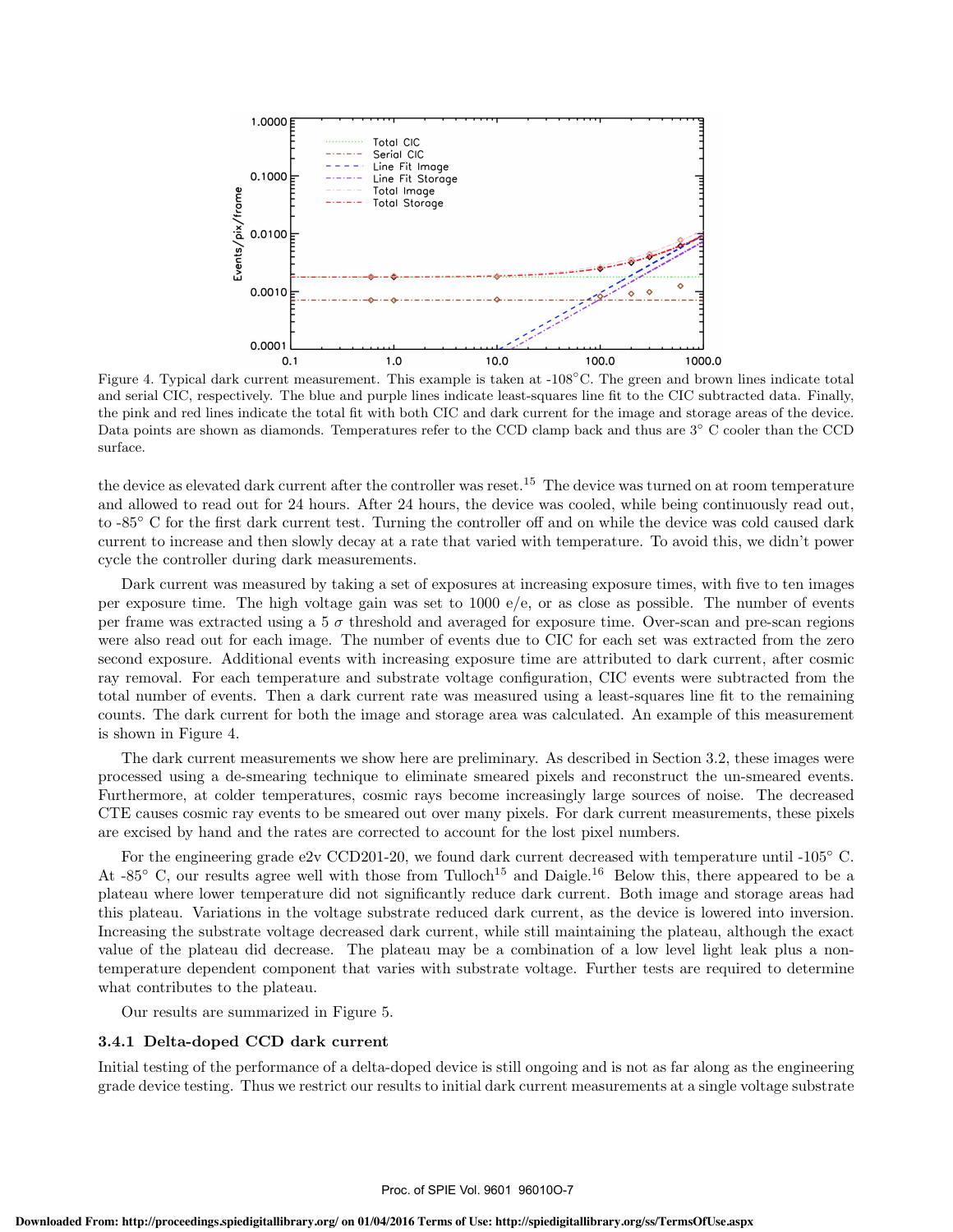

Figure 5. Measured values of dark current vs. temperature. Solid lines indicate dark current for image area while dotted lines indicate dark current for storage area. Colors represent different substrate voltages. Initial dark current measurements of a delta-doped device are shown in purple at a substrate voltage of 0.0 V.

(0.0 V). We find the delta-doped device dark current performance is comparable to that of the engineering grade device dark current. These devices do not have a storage shield and operate in full frame (1k x 2k). Dark current measurements are from the whole device region. Measurements are plotted on Figure 5

### 4. FIREBALL-2 NOISE GOALS

FIREBall-2's noise requirements are designed for 1000 second exposures. Most uses of EMCCDs operate them at high frame rates with very fast readout speeds. Our operation is in a unique regime in EMCCD spectroscopy in that our primary concern is low dark current for very long exposures. Thus we set a limit of 0.001 events  $\bar{p}x^{-1}$ frame<sup>-1</sup> for both CIC and dark current, leading to a total of 0.002 events  $pix^{-1}$  frame<sup>-1</sup> in spurious charge. Daigle<sup>14</sup> cites a false positive rate of 1 noise event per million pixels assuming a  $5\sigma$  cutoff, a flux rate of 0.1 events pix<sup>-1</sup> frame<sup>-1</sup>, a gain of around 3000 e/e, with a total noise of 0.001 events pix<sup>-1</sup> frame<sup>-1</sup>.

Our total noise during flight operations may be somewhat higher than this, but we expect a low rate of spurious charges per frame. Our future tests include further analysis of delta-doped devices for dark performance and CIC minimization. A version 3 Nüvü controller with digital correlated double sampling and variable pixel clock speeds with 5 ns clock resolution will allow us to reduce noise even further.

FIREBall-2 is expected to fly in 2016.

### ACKNOWLEDGMENTS

The research was carried out in part at the Jet Propulsion Laboratory, California Institute of Technology, under a contract with NASA. This work was partially supported by KISS, the W. M. Keck Institute for Space Studies, and by NASA Headquarters under NASA Grant NNX12AF29G. Dr. Hamden is supported by an NSF Astronomy and Astrophysics Postdoctoral Fellowship under award AST-1402206.

### REFERENCES

[1] Tuttle, S. E., Schiminovich, D., Milliard, B., Grange, R., Martin, D. C., Rahman, S., Deharveng, J., McLean, R., Tajiri, G., and Matuszewski, M., "The FIREBall fiber-fed UV spectrograph," in [*Society of Photo-Optical Instrumentation Engineers (SPIE) Conference Series*], *Presented at the Society of Photo-Optical Instrumentation Engineers (SPIE) Conference* 7014 (Aug. 2008).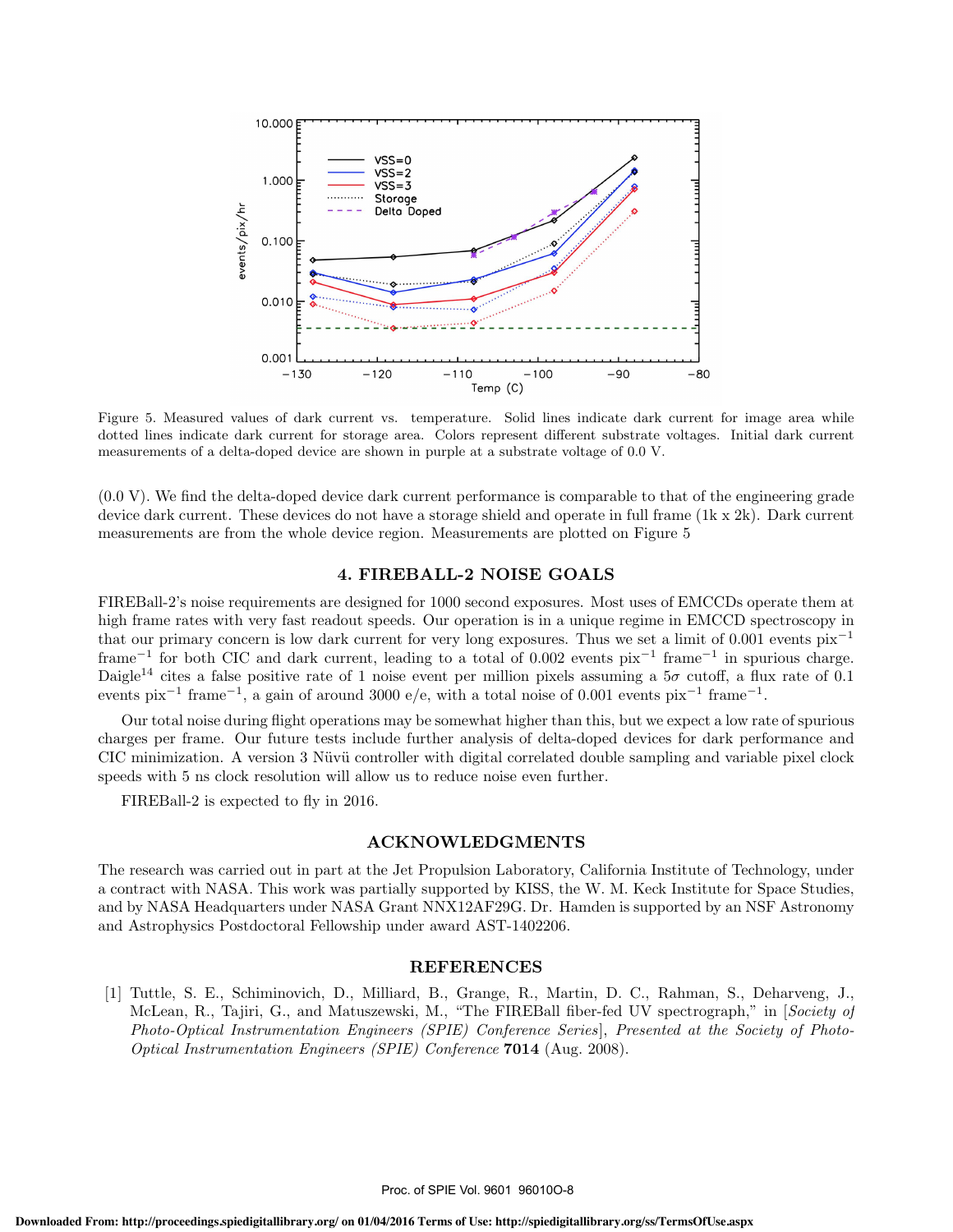- [2] Milliard, B., Martin, D. C., Schiminovich, D., Evrard, J., Matuszewski, M., Rahman, S., Tuttle, S., McLean, R., Deharveng, J.-M., Mirc, F., Grange, R., and Chave, R., "FIREBALL: the Faint Intergalactic medium Redshifted Emission Balloon: overview and first science flight results," in [*Society of Photo-Optical Instrumentation Engineers (SPIE) Conference Series*], *Society of Photo-Optical Instrumentation Engineers (SPIE) Conference Series* 7732 (July 2010).
- [3] Grange, R., Lemaitre, G. R., Quiret, S., Milliard, B., Pascal, S., and Origné, A., "Multi object spectrograph of the Fireball balloon experiment," in [*Society of Photo-Optical Instrumentation Engineers (SPIE) Conference Series*], *Society of Photo-Optical Instrumentation Engineers (SPIE) Conference Series* 9144, 30 (July 2014).
- [4] Hamden, E. T., Jewell, A. D., Gordon, S., Hennessy, J., Hoenk, M. E., Nikzad, S., Schiminovich, D., and Martin, D. C., "High efficiency CCD detectors at UV wavelengths," in *[Society of Photo-Optical Instrumentation Engineers (SPIE) Conference Series*], *Society of Photo-Optical Instrumentation Engineers (SPIE) Conference Series* 9144, 2 (July 2014).
- [5] Quiret, S., Milliard, B., Grange, R., Lemaitre, G. R., Caillat, A., Belhadi, M., and Cotel, A., "The FIREBall-2 UV sample grating efficiency at 200-208nm," in [*Society of Photo-Optical Instrumentation Engineers (SPIE) Conference Series*], *Society of Photo-Optical Instrumentation Engineers (SPIE) Conference Series* 9144, 32 (July 2014).
- [6] Nikzad, S., Hoenk, M. E., Grunthaner, P. J., Terhune, R. W., Grunthaner, F. J., Winzenread, R., Fattahi, M. M., Tseng, H.-F., and Lesser, M. P., "Delta-doped CCDs: high QE with long-term stability at UV and visible wavelengths," in [*Society of Photo-Optical Instrumentation Engineers (SPIE) Conference Series*], Crawford, D. L. and Craine, E. R., eds., *Society of Photo-Optical Instrumentation Engineers (SPIE) Conference Series* 2198, 907–915 (June 1994).
- [7] Nikzad, S., Hoenk, M. E., Greer, F., Jacquot, B., Monacos, S., Jones, T. J., Blacksberg, J., Hamden, E., Schiminovich, D., Martin, C., and Morrissey, P., "Delta-doped electron-multiplied ccd with absolute quantum efficiency over  $50\%$  in the near to far ultraviolet range for single photon counting applications," *Appl. Opt.* 51, 365–369 (Jan 2012).
- [8] Hoenk, M. E., Carver, A. G., Jones, T., Dickie, M., Cheng, P., Greer, F., Nikzad, S., Sgro, J., and Tsur, S., "The duv stability of superlattice-doped cmos detector arrays," in [*2013 International Image Sensor Workshop*], (June 2013).
- [9] Mackay, C. D., Tubbs, R. N., Bell, R., Burt, D. J., Jerram, P., and Moody, I., "Subelectron read noise at MHz pixel rates," in [*Society of Photo-Optical Instrumentation Engineers (SPIE) Conference Series*], M. M. Blouke, J. Canosa, & N. Sampat, ed., *Presented at the Society of Photo-Optical Instrumentation Engineers (SPIE) Conference* 4306, 289–298 (May 2001).
- [10] Jerram, P., Pool, P. J., Bell, R., Burt, D. J., Bowring, S., Spencer, S., Hazelwood, M., Moody, I., Catlett, N., and Heyes, P. S., "The LLCCD: low-light imaging without the need for an intensifier," in [*Sensors and Camera Systems for Scientific, Industrial, and Digital Photography Applications II*], Blouke, M. M., Canosa, J., and Sampat, N., eds., *Society of Photo-Optical Instrumentation Engineers (SPIE) Conference Series* 4306, 178–186 (May 2001).
- [11] Gach, J., Guillaume, C., Boissin, O., and Cavadore, C., "First Results of aN L3CCD in Photon Counting Mode," in [*Scientific Detectors for Astronomy, The Beginning of a New Era*], P. Amico, J. W. Beletic, & J. E. Belectic, ed., *Astrophysics and Space Science Library* 300, 611–614 (2004).
- [12] Tulloch, S. M. and Dhillon, V. S., "On the use of electron-multiplying CCDs for astronomical spectroscopy," *Montly Notices of the Royal Astronomical Society* 411, 211–225 (Feb. 2011).
- [13] Harpsøe, K. B. W., Andersen, M. I., and Kjægaard, P., "Bayesian photon counting with electron-multiplying charge coupled devices (EMCCDs)," *Astronomy and Astrophysics* 537, A50 (Jan. 2012).
- [14] Daigle, O., Gach, J.-L., Guillaume, C., Lessard, S., Carignan, C., and Blais-Ouellette, S., "CCCP: a CCD controller for counting photons," in [*Society of Photo-Optical Instrumentation Engineers (SPIE) Conference Series*], *Society of Photo-Optical Instrumentation Engineers (SPIE) Conference Series* 7014, 6 (July 2008).
- [15] Tulloch, S., *Astronomical Spectroscopy with Electron Multiplying CCDs*, PhD thesis, The University of Sheffield  $(2010)$ .